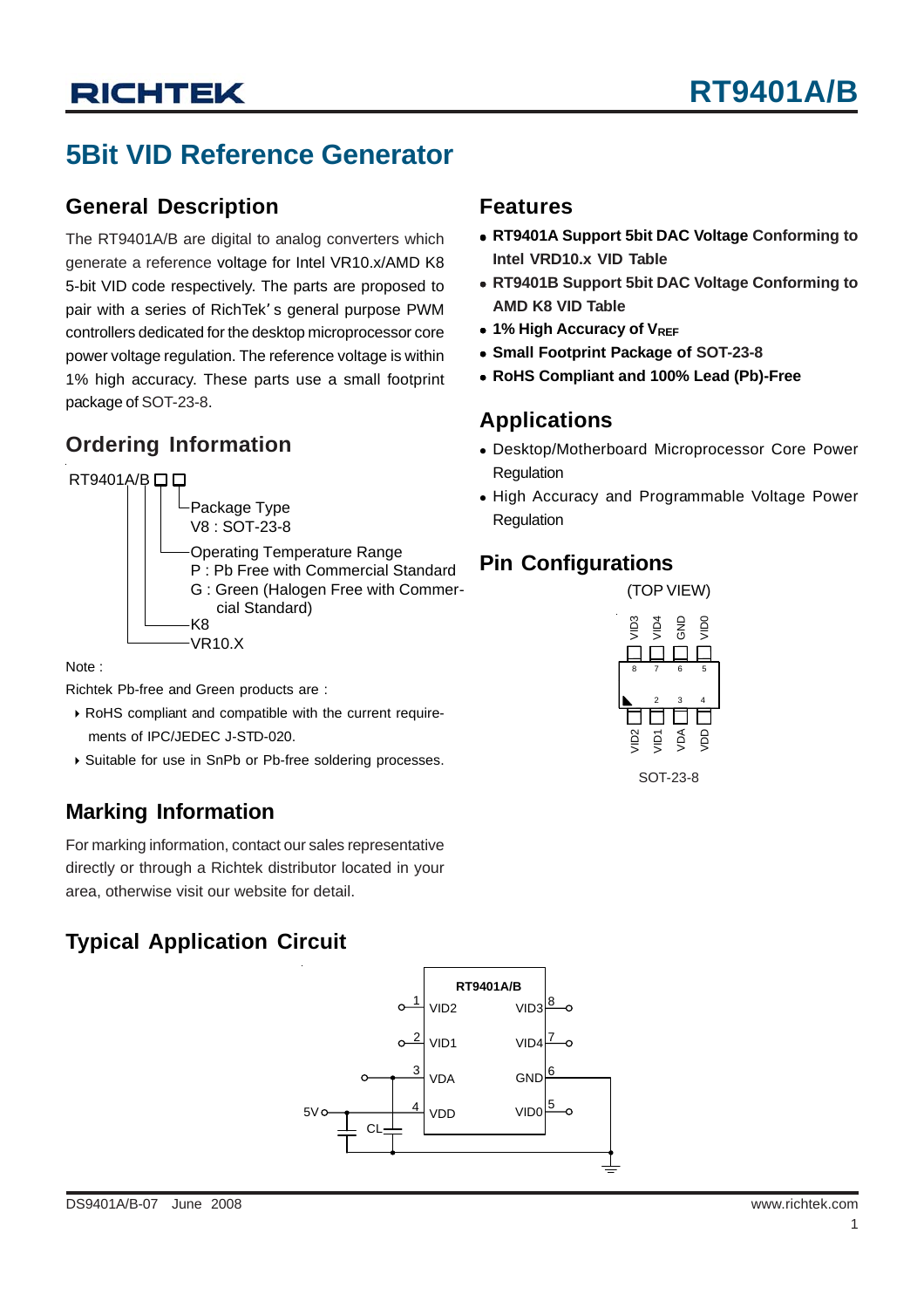

### **Function Block Diagram**



### **Functional Pin Description**

| <b>Pin Number</b> | <b>Pin Name</b>  | <b>Pin Function</b>                   |  |  |  |
|-------------------|------------------|---------------------------------------|--|--|--|
| 1                 | VID <sub>2</sub> | DAC Voltage Identification Inputs.    |  |  |  |
| 2                 | VID <sub>1</sub> | DAC Voltage Identification Inputs.    |  |  |  |
| 3                 | <b>VDA</b>       | Digital - to - Analog Voltage Output. |  |  |  |
| 4                 | VDD              | Power Input Pin.                      |  |  |  |
| 5                 | VID <sub>0</sub> | DAC Voltage Identification Inputs.    |  |  |  |
| 6                 | <b>GND</b>       | Ground.                               |  |  |  |
| 7                 | VID <sub>4</sub> | DAC Voltage Identification Inputs.    |  |  |  |
| 8                 | VID <sub>3</sub> | DAC Voltage Identification Inputs.    |  |  |  |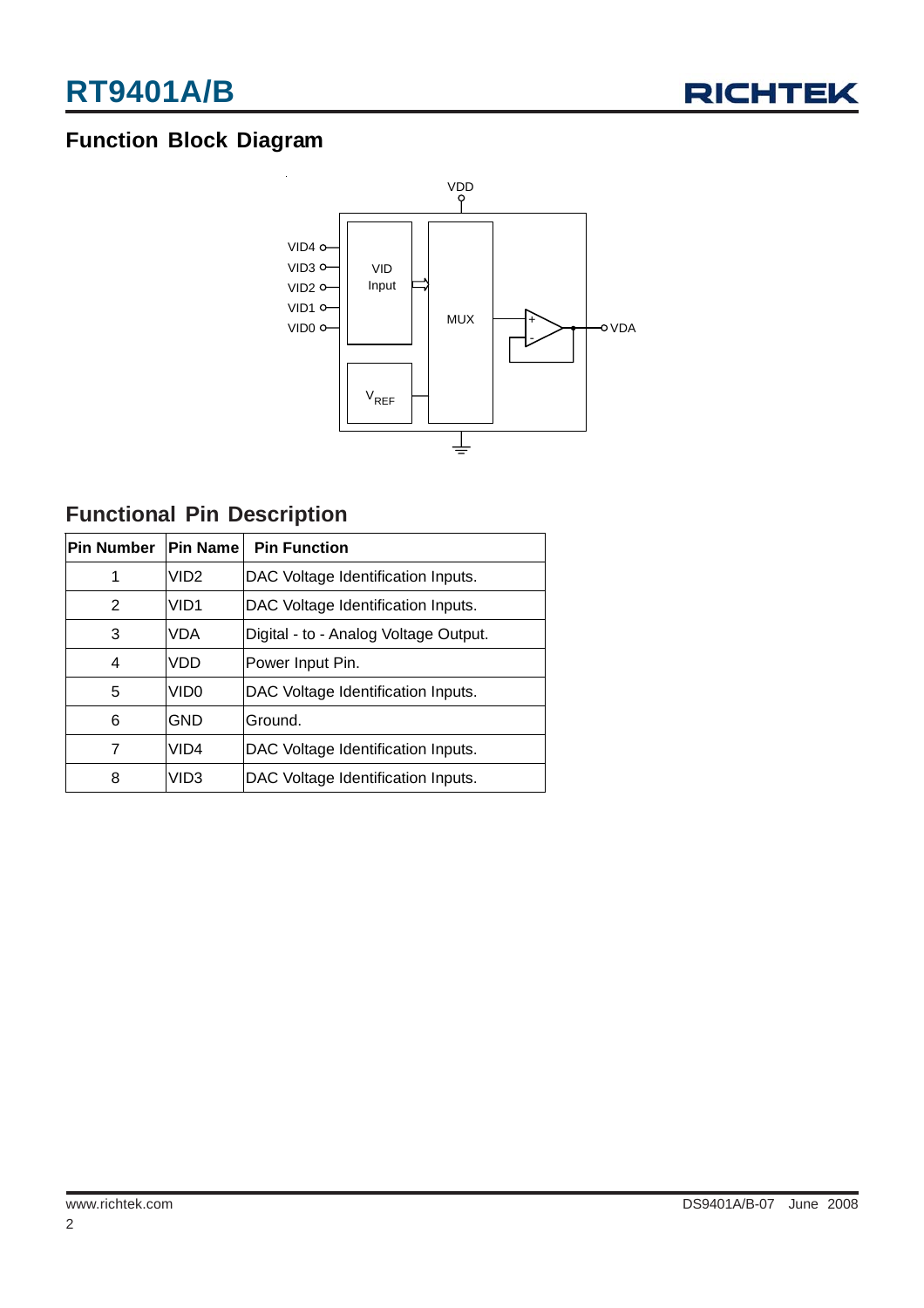## **RICHTEK**

### **Absolute Maximum Ratings** (Note 1)

| • Power Dissipation, $P_D @ T_A = 25^{\circ}C$ |  |
|------------------------------------------------|--|
|                                                |  |
| • Package Thermal Resistance (Note 4)          |  |
|                                                |  |
|                                                |  |
|                                                |  |
| • ESD Susceptibility (Note 2)                  |  |
|                                                |  |
|                                                |  |

### **Recommended Operating Conditions** (Note 3)

#### **Electrical Characteristics**

( $V_{DD}$  = 5V,  $T_A$  = 25°C, unless otherwise specified)

| <b>Parameter</b>                                                   | Symbol                | <b>Test Conditions</b> |                          | <b>Typ</b>     | <b>Max</b> | <b>Units</b> |  |  |
|--------------------------------------------------------------------|-----------------------|------------------------|--------------------------|----------------|------------|--------------|--|--|
| <b>V<sub>DD</sub></b> Supply Current                               |                       |                        |                          |                |            |              |  |  |
| <b>Nominal Supply Current</b>                                      | l <sub>DD</sub>       | VDA open               | $\overline{\phantom{a}}$ | $\overline{2}$ | 5          | mA           |  |  |
| <b>Reference &amp; DAC</b>                                         |                       |                        |                          |                |            |              |  |  |
| Output Voltage Program                                             | See Table 1 & Table 2 |                        |                          |                |            |              |  |  |
|                                                                    |                       | $VDA \geq 1V$          | $-1$                     | $-$            | $+1$       | %            |  |  |
| <b>DAC Output Voltage Accuracy</b>                                 |                       | VDA < 1V               | -10                      | --             | $+10$      | mV           |  |  |
| VID(4:0) Input Low                                                 |                       |                        | --                       | --             | 0.4        | V            |  |  |
| VID(4:0) Input High                                                |                       |                        | 1.05                     | --             | --         | V            |  |  |
| VID[4:0] Internal Pull-High<br>Current<br><b>Source Capability</b> |                       |                        | 18                       | --             | --         | μA           |  |  |
|                                                                    |                       | When select AMD CPU    | 2.2                      | 2.4            | 2.5        | V            |  |  |
| VID[4:0] Internal Pull-High Voltage                                |                       | When select Intel CPU  | 1                        | 1.1            | 1.2        | V            |  |  |
| <b>Output Buffer</b>                                               |                       |                        |                          |                |            |              |  |  |
| DC Gain                                                            |                       | Capacitor Load Only    | --                       | 70             | --         | dB           |  |  |
| <b>Bandwidth</b>                                                   | <b>GBW</b>            | $CL=1nF$               | $- -$                    | 1.64           | --         | <b>MHz</b>   |  |  |
| <b>Slew Rate</b>                                                   | <b>SR</b>             | $CL=0.1uF$             | --                       | 9.5            | --         | $mV/\mu s$   |  |  |
| Impedance                                                          | Rout                  |                        | 60                       | --             | 110        | $\Omega$     |  |  |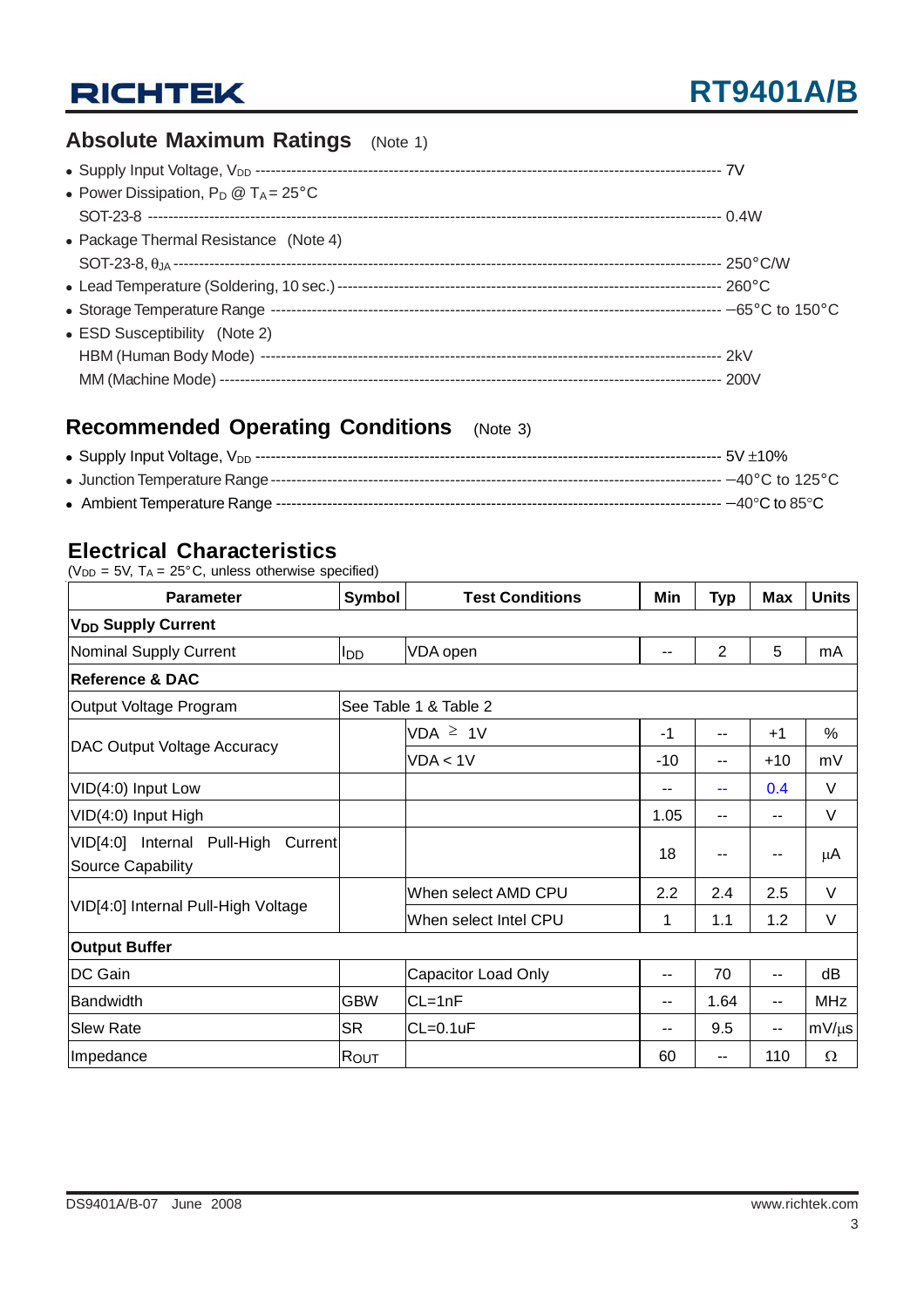# **RT9401A/B**

- **Note 1.** Stresses listed as the above "Absolute Maximum Ratings" may cause permanent damage to the device. These are for stress ratings. Functional operation of the device at these or any other conditions beyond those indicated in the operational sections of the specifications is not implied. Exposure to absolute maximum rating conditions for extended periods may remain possibility to affect device reliability.
- **Note 2.** Devices are ESD sensitive. Handling precaution is recommended.
- **Note 3.** The device is not guaranteed to function outside its operating conditions.
- **Note 4.** θ<sub>JA</sub> is measured in the natural convection at T<sub>A</sub> = 25°C on a low effective thermal conductivity test board of JEDEC 51-3 thermal measurement standard.

4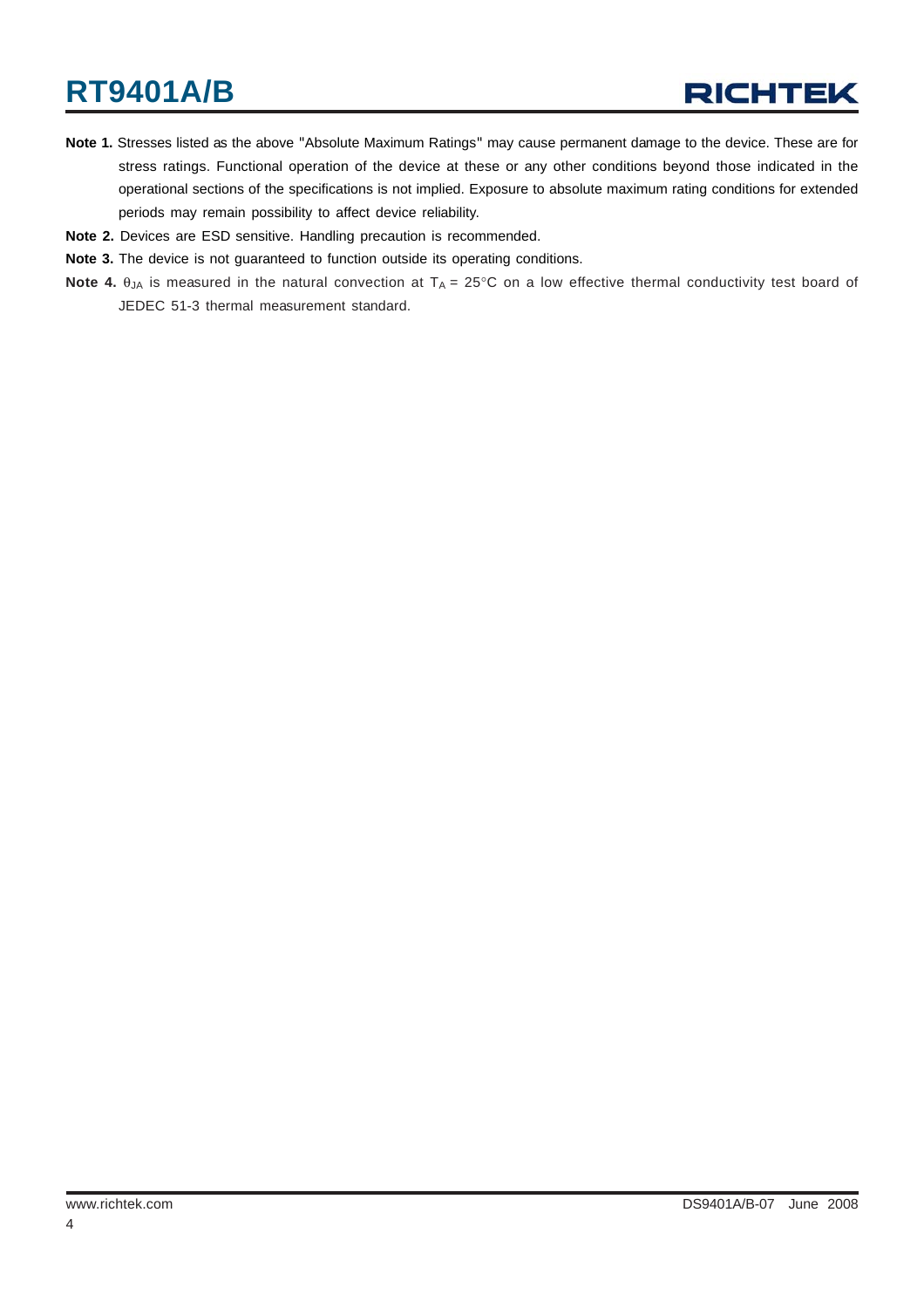|              | <b>Pin Name</b>  |                  |              |                  |                                   |
|--------------|------------------|------------------|--------------|------------------|-----------------------------------|
| VID4         | VID <sub>3</sub> | VID <sub>2</sub> | VID1         | VID <sub>0</sub> | <b>Nominal Output Voltage VDA</b> |
| $\mathbf{1}$ | $\mathbf 1$      | 1                | $\mathbf{1}$ | 1                | <b>OFF</b>                        |
| $\pmb{0}$    | $\mathbf 1$      | $\pmb{0}$        | $\pmb{0}$    | $\mathbf{1}$     | 0.850V                            |
| $\pmb{0}$    | $\mathbf{1}$     | $\mathbf 0$      | $\mathbf 0$  | $\pmb{0}$        | 0.875V                            |
| $\pmb{0}$    | $\pmb{0}$        | $\mathbf 1$      | $\mathbf{1}$ | $\mathbf{1}$     | 0.900V                            |
| $\pmb{0}$    | $\pmb{0}$        | 1                | $\mathbf 1$  | $\mathbf 0$      | 0.925V                            |
| $\mathbf 0$  | $\pmb{0}$        | 1                | $\mathbf 0$  | $\mathbf{1}$     | 0.950V                            |
| $\pmb{0}$    | $\pmb{0}$        | 1                | $\pmb{0}$    | $\pmb{0}$        | 0.975V                            |
| $\pmb{0}$    | $\mathsf 0$      | $\pmb{0}$        | $\mathbf{1}$ | $\mathbf{1}$     | 1.000V                            |
| $\pmb{0}$    | $\boldsymbol{0}$ | $\pmb{0}$        | $\mathbf{1}$ | $\mathbf 0$      | 1.025V                            |
| $\pmb{0}$    | $\boldsymbol{0}$ | $\pmb{0}$        | $\mathbf 0$  | $\mathbf{1}$     | 1.050V                            |
| $\mathbf 0$  | $\boldsymbol{0}$ | $\mathbf 0$      | $\mathbf 0$  | $\mathbf 0$      | 1.075V                            |
| $\mathbf{1}$ | $\mathbf 1$      | 1                | $\mathbf{1}$ | $\pmb{0}$        | 1.100V                            |
| $\mathbf{1}$ | $\mathbf 1$      | 1                | $\mathbf 0$  | $\mathbf{1}$     | 1.125V                            |
| $\mathbf{1}$ | $\mathbf 1$      | $\mathbf 1$      | $\mathbf 0$  | $\pmb{0}$        | 1.150V                            |
| $\mathbf{1}$ | $\mathbf 1$      | $\pmb{0}$        | 1            | $\mathbf{1}$     | 1.175V                            |
| $\mathbf{1}$ | $\mathbf 1$      | $\pmb{0}$        | 1            | $\pmb{0}$        | 1.200V                            |
| $\mathbf{1}$ | $\mathbf 1$      | $\mathbf 0$      | $\mathbf 0$  | $\mathbf{1}$     | 1.225V                            |
| $\mathbf{1}$ | $\mathbf{1}$     | $\pmb{0}$        | $\pmb{0}$    | $\mathbf 0$      | 1.250V                            |
| $\mathbf{1}$ | $\boldsymbol{0}$ | $\mathbf{1}$     | $\mathbf 1$  | $\mathbf{1}$     | 1.275V                            |
| $\mathbf{1}$ | $\boldsymbol{0}$ | $\mathbf{1}$     | $\mathbf{1}$ | $\pmb{0}$        | 1.300V                            |
| $\mathbf{1}$ | $\boldsymbol{0}$ | $\mathbf{1}$     | $\mathbf 0$  | $\mathbf{1}$     | 1.325V                            |
| $\mathbf{1}$ | $\pmb{0}$        | $\mathbf{1}$     | $\pmb{0}$    | $\pmb{0}$        | 1.350V                            |
| $\mathbf{1}$ | $\pmb{0}$        | $\mathbf 0$      | $\mathbf 1$  | $\mathbf{1}$     | 1.375V                            |
| $\mathbf 1$  | $\pmb{0}$        | $\pmb{0}$        | $\mathbf 1$  | $\pmb{0}$        | 1.400V                            |
| $\mathbf{1}$ | $\mathsf 0$      | $\mathsf 0$      | $\pmb{0}$    | $\mathbf{1}$     | 1.425V                            |
| $\mathbf 1$  | $\pmb{0}$        | $\mathsf 0$      | $\pmb{0}$    | $\mathbf 0$      | 1.450V                            |
| $\pmb{0}$    | $\mathbf 1$      | $\mathbf{1}$     | $\mathbf{1}$ | $\mathbf{1}$     | 1.475V                            |
| $\pmb{0}$    | $\mathbf{1}$     | $\mathbf{1}$     | $\mathbf{1}$ | $\pmb{0}$        | 1.500V                            |
| $\pmb{0}$    | $\mathbf{1}$     | $\mathbf{1}$     | $\pmb{0}$    | $\mathbf{1}$     | 1.525V                            |
| $\pmb{0}$    | $\mathbf{1}$     | $\mathbf{1}$     | $\pmb{0}$    | $\mathbf 0$      | 1.550V                            |
| $\pmb{0}$    | $\mathbf{1}$     | $\pmb{0}$        | $\mathbf{1}$ | $\mathbf{1}$     | 1.575V                            |
| $\mathbf 0$  | $\mathbf{1}$     | $\mathbf 0$      | $\mathbf{1}$ | $\mathbf 0$      | 1.600V                            |

**Table 1. Output Voltage Program (VR 10)**

Note: (1) 0 : Connected to GND

(2) 1 : Open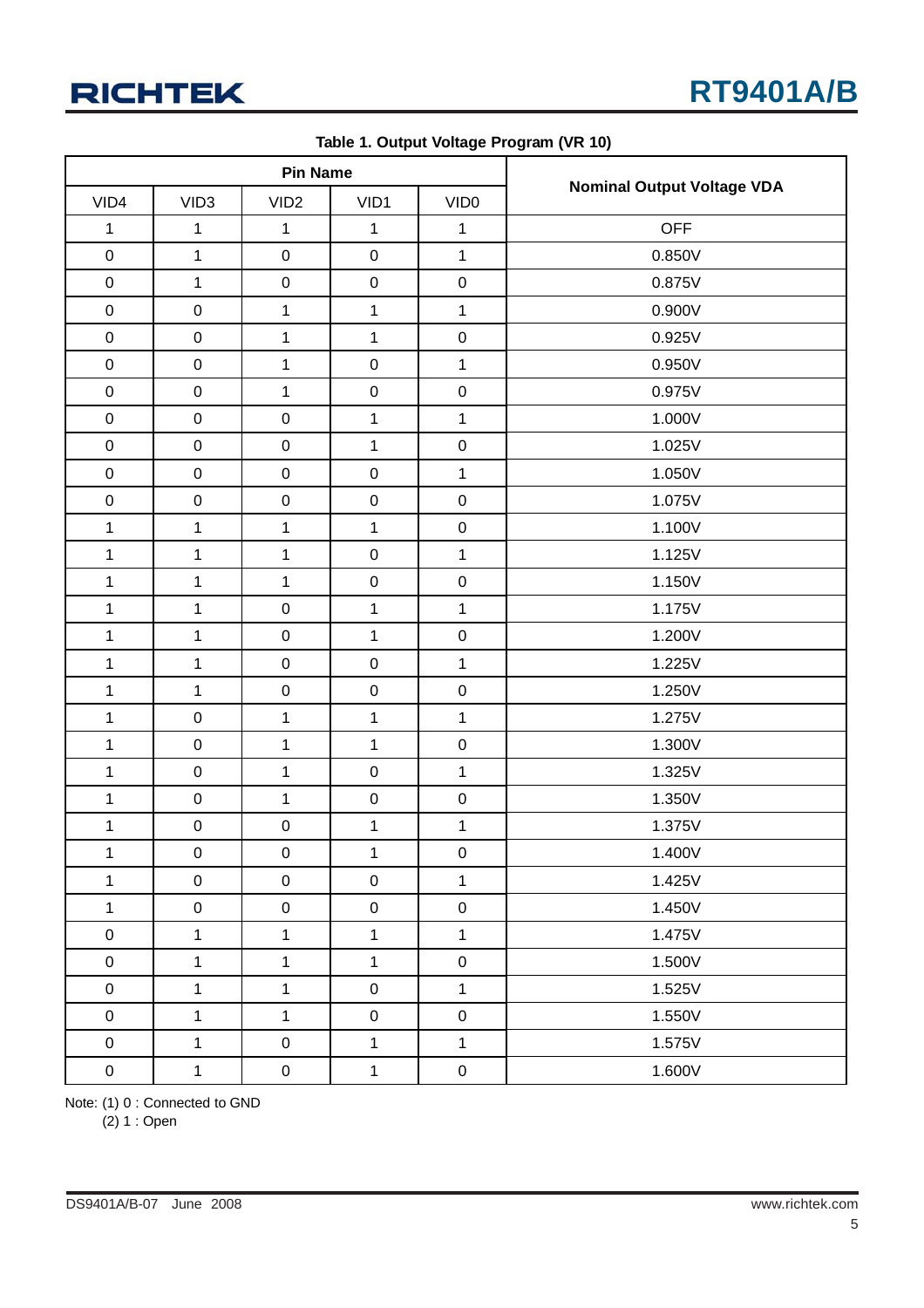## **RT9401A/B**



| VID4         | VID <sub>3</sub>    | VID <sub>2</sub> | VID1           | VID <sub>0</sub> | Nominal Output Voltage VDA |
|--------------|---------------------|------------------|----------------|------------------|----------------------------|
| $\pmb{0}$    | $\pmb{0}$           | $\pmb{0}$        | $\pmb{0}$      | $\pmb{0}$        | 1.550                      |
| $\mathbf 0$  | $\mathbf 0$         | $\pmb{0}$        | $\mathbf 0$    | $\mathbf{1}$     | 1.525                      |
| $\pmb{0}$    | $\mathbf 0$         | $\mathbf 0$      | $\mathbf{1}$   | $\pmb{0}$        | 1.500                      |
| $\mathbf 0$  | $\mathbf 0$         | $\pmb{0}$        | $\mathbf{1}$   | $\mathbf{1}$     | 1.475                      |
| $\mathbf 0$  | $\mathbf 0$         | $\mathbf{1}$     | $\mathbf 0$    | $\pmb{0}$        | 1.450                      |
| $\mathbf 0$  | $\pmb{0}$           | $\mathbf{1}$     | $\pmb{0}$      | $\mathbf{1}$     | 1.425                      |
| $\mathbf 0$  | $\mathbf 0$         | $\mathbf{1}$     | $\mathbf{1}$   | $\pmb{0}$        | 1.400                      |
| $\mathbf 0$  | $\mathbf 0$         | $\mathbf{1}$     | $\mathbf{1}$   | $\mathbf{1}$     | 1.375                      |
| $\mathbf 0$  | $\mathbf{1}$        | $\pmb{0}$        | $\mathbf 0$    | $\pmb{0}$        | 1.350                      |
| $\mathbf 0$  | $\mathbf{1}$        | $\pmb{0}$        | $\pmb{0}$      | $\mathbf{1}$     | 1.325                      |
| $\mathbf 0$  | $\mathbf 1$         | $\pmb{0}$        | $\mathbf{1}$   | $\mathbf 0$      | 1.200                      |
| $\mathbf 0$  | $\mathbf{1}$        | $\mathbf 0$      | $\mathbf{1}$   | $\mathbf{1}$     | 1.275                      |
| $\mathbf 0$  | $\mathbf 1$         | $\mathbf 1$      | $\mathbf 0$    | $\pmb{0}$        | 1.250                      |
| $\mathbf 0$  | $\mathbf{1}$        | $\mathbf{1}$     | $\mathbf 0$    | $\mathbf{1}$     | 1.225                      |
| $\mathbf 0$  | $\mathbf{1}$        | $\mathbf 1$      | $\mathbf{1}$   | $\pmb{0}$        | 1.200                      |
| $\mathbf 0$  | $\mathbf{1}$        | $\mathbf{1}$     | $\mathbf{1}$   | $\mathbf{1}$     | 1.175                      |
| $\mathbf{1}$ | $\mathbf 0$         | $\mathbf 0$      | $\mathbf 0$    | $\mathbf 0$      | 1.150                      |
| $\mathbf{1}$ | $\mathsf 0$         | $\mathsf 0$      | $\mathbf 0$    | $\mathbf{1}$     | 1.125                      |
| $\mathbf{1}$ | $\mathsf{O}\xspace$ | $\mathbf 0$      | $\overline{1}$ | $\mathbf 0$      | 1.100                      |
| $\mathbf{1}$ | $\mathsf{O}\xspace$ | $\mathbf 0$      | $\overline{1}$ | $\mathbf{1}$     | 1.075                      |
| $\mathbf{1}$ | $\pmb{0}$           | $\mathbf{1}$     | $\mathbf 0$    | $\pmb{0}$        | 1.050                      |
| $\mathbf{1}$ | $\mathbf 0$         | $\mathbf{1}$     | $\mathsf 0$    | $\mathbf{1}$     | 1.025                      |
| $\mathbf 1$  | $\mathbf 0$         | $\mathbf 1$      | $\overline{1}$ | ${\bf 0}$        | 1.000                      |
| $\mathbf{1}$ | $\pmb{0}$           | $\mathbf{1}$     | $\mathbf{1}$   | $\mathbf{1}$     | 0.975                      |
| $\mathbf{1}$ | $\mathbf{1}$        | $\pmb{0}$        | $\pmb{0}$      | $\pmb{0}$        | 0.950                      |
| $\mathbf{1}$ | $\mathbf{1}$        | $\mathbf 0$      | $\mathbf 0$    | $\mathbf{1}$     | 0.925                      |
| $\mathbf{1}$ | $\mathbf 1$         | $\mathbf 0$      | $\mathbf{1}$   | $\pmb{0}$        | 0.900                      |
| $\mathbf 1$  | $\mathbf 1$         | $\mathbf 0$      | $\mathbf{1}$   | $\mathbf{1}$     | 0.875                      |
| $\mathbf 1$  | $\mathbf 1$         | $\mathbf{1}$     | $\pmb{0}$      | $\pmb{0}$        | 0.850                      |
| $\mathbf 1$  | $\mathbf{1}$        | $\mathbf{1}$     | $\mathbf 0$    | $\mathbf{1}$     | 0.825                      |
| $\mathbf{1}$ | $\mathbf{1}$        | $\mathbf{1}$     | $\mathbf{1}$   | $\pmb{0}$        | 0.800                      |
| $\mathbf{1}$ | $\mathbf{1}$        | $\mathbf 1$      | $\mathbf{1}$   | $\mathbf{1}$     | Shutdown                   |

**Table 2. Output Voltage Program (K8)**

Note: (1) 0 : Connected to GND

(2) 1 : Open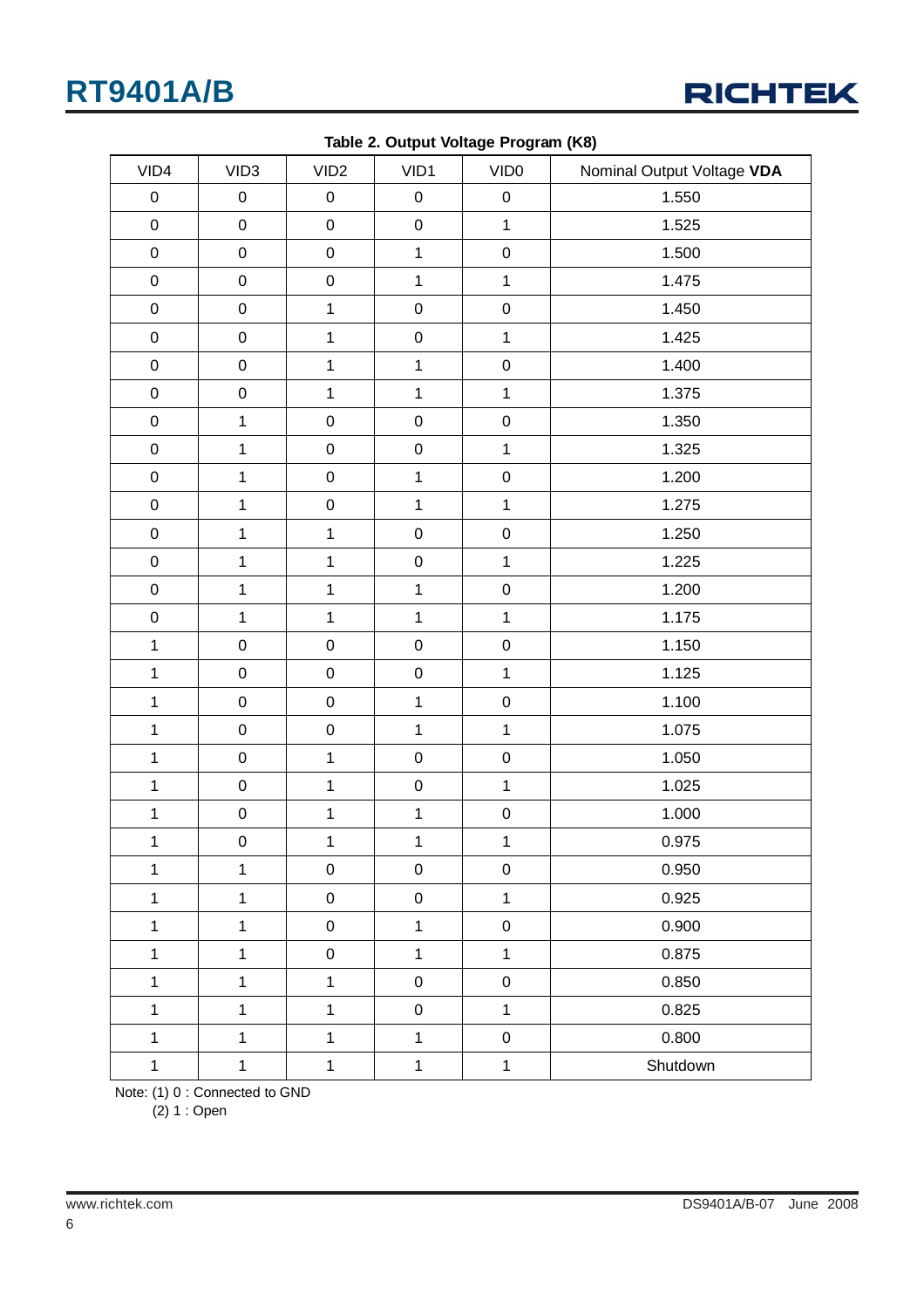## **RICHTEK**

### **Typical Operating Characteristics**







Time (25μs/Div)

**VID on the Fly Rising**  $V_{VDA} = 1.3V$  to 1.0625V No Load للشامان باغلي



Time (25μs/Div)